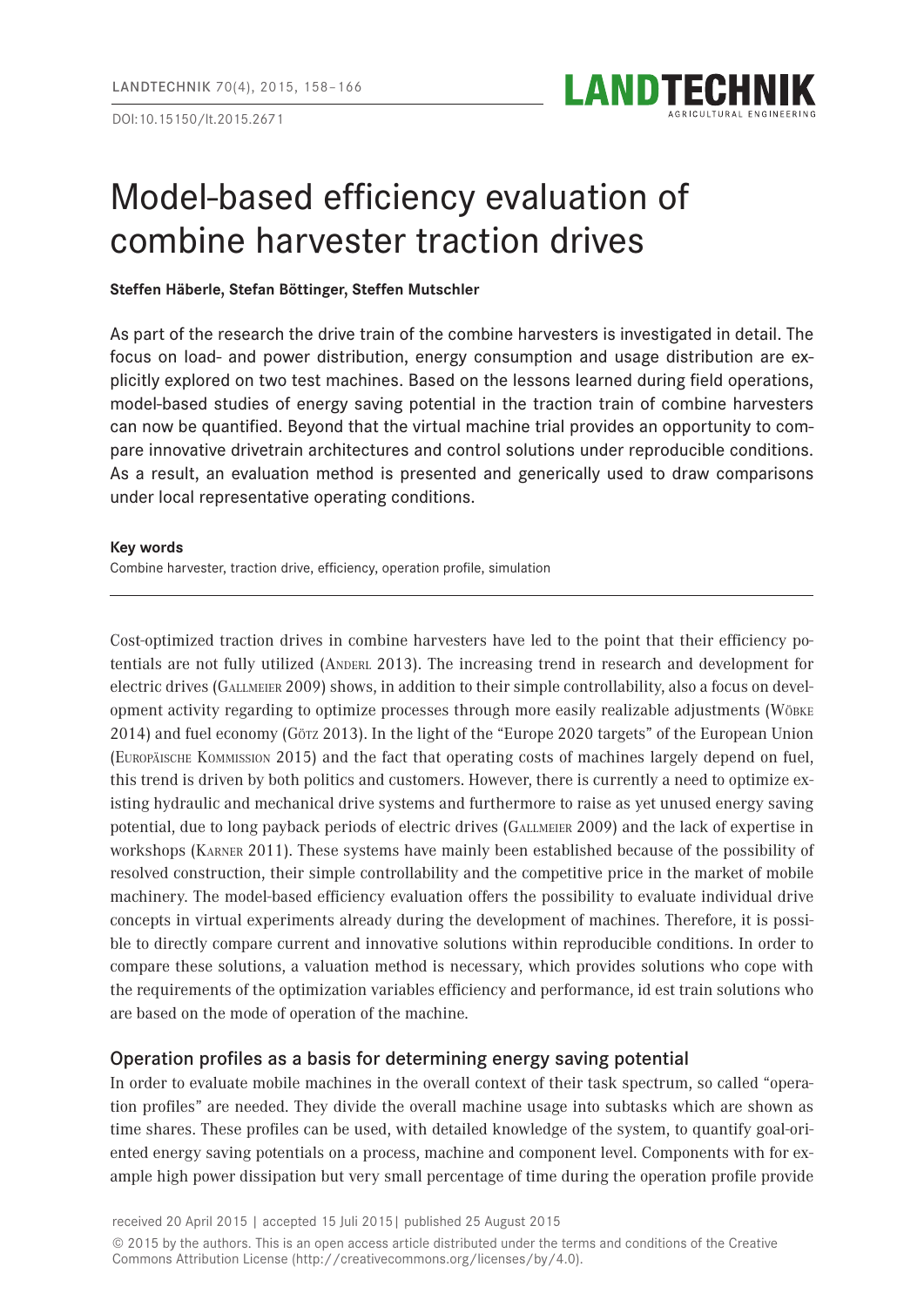little potential for improving the energy performance of a machine (FLECZORECK 2011). Since 2010 detailed researches about the load and power distribution of combine harvesters take place at the Institute of Agricultural Engineering at the University of Hohenheim (Müller 2013b). The gained load spectra and operation profiles of the two test machines "Claas Lexion 470 Montana" and "Claas Lexion 750 Montana" can now be used to validate the traction drive models. The engineering tool "AMESim" by Siemens is used to build these models. Figure 1 shows an example of an operation profile of a test machine during the harvest 2014 at the "Schwäbische Alb". The recorded data covers a total field usage of 110 ha during the harvest. Due to the structure unloading happens on the field's side line. Because of bad weather and rain causing frequent interruptions during the harvest, stand and transfer time are higher than expected. The subtask "standing on street" includes, in addition to the actual downtime, also the time to connect and disconnect the cutting unit, as well as settings for when the cutting unit is not running. Settings while the unit is running such as settings regarding the crop are ascribed to the subtask "standing on field". If the time shares are combined according to the convention of KTBL (2012) into execution time, transfer time, waiting and set-up time, a good agreement to the survey conducted by the DLG for usage of combine harvesters during the harvest of 2012 is shown. The data includes 115 combine harvesters with a total harvest area of 45,000 ha (Häberle 2014a). However, this rough subdivision permits no conclusion about the actual subdivision



Figure 1: Operation profile of test trial combine harvester "Claas Lexion 750" during the harvest of 2014

of execution time and therefore it should be used only for comparison purposes.

The operation profiles of the test machine are already calculated by an automatic classification of The operation profiles of the test machine are afready calculated by an adformatic classification of the machine cases. the measured dute during the operation. For that, the data of the machine of the sail, the engine of the bus and an additional installed measuring CAN bus is evaluated in real time. Thus, each time stamp of the measurement plot is assigned to a subtask of the combine harvester. Out of the data generated load spectra are divided according to tasks and offer thereby a deeper understanding of systems and processes. Through recombination of these load spectra other region-specific application profiles are represented by the weighting of their time shares (Müller 2013a). Thus, the model-based efficiency evaluation is not directly coupled to measurements and can also provide information about other regions without further field tests.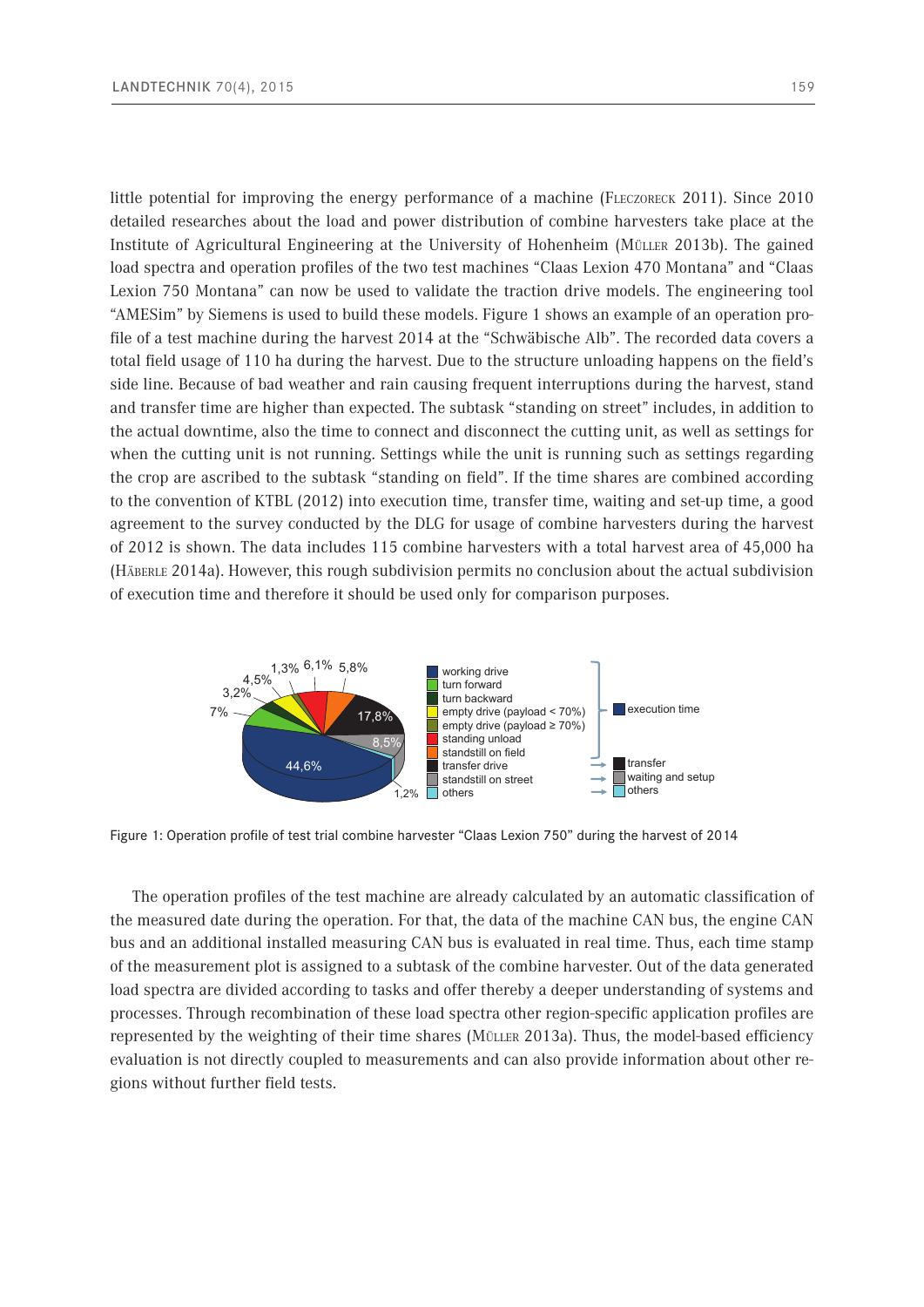#### Method for model-based efficiency evaluation of mobile machines

The model-based efficiency evaluation of mobile machines can basically be divided into two methodologically distinctive areas; the simulation of representative operation points and the simulation of complete operation cycles. The comparative efficiency evaluation based on operation classes is particularly suitable for machines with high dynamic rates in motion and load behaviour (Sturm 2012). For representative evaluations other approved reference cycles are required. Typical examples out of the field of mobile machines are the Y-Cycle of wheel loaders and the 90° trench cycle of excavators. For machines with high amounts of time at quasi-stationary operating points in their operation profile, simulating representative operating points provide significant advantages in the field of model construction and validation. Currently there are no reference cycles especially for combine harvesters. The reason is mainly due to enormous variation of parameters that affect the movement and load behaviour of combine harvesters. Particularly field size and shape, stocking density, material moisture, soil moisture and soil type, topography, driving strategy and farm-field distance are to be mentioned. The simulation of individual operating points has the advantage that no separate cycle for each region and every type of application has to be worked out. It is rather sufficient to adapt the weighting of time shares to every load and performance point according to the application profile and regional situation in the overall machine evaluation.

Mutschler (2008) recommends based on an example of a wheel loader, a method of efficiency evaluation that illustrates cumulative the full load efficiency over the vehicle speed, weighted by the percentage of times shares out of the speed spectrum. Figure 2 shows the method in detail. The first step  $\mathbb O$  is to simulate the full load efficiency of the examine drive train with a validated model. The second step  $\oslash$  includes determining and setting the speed spectrum for the mobile machine which are to be analysed. Afterwards <sup>3</sup> the calculated efficiency for each simulated speed is weighted with the frequency of the speed spectrum. In the fourth step  $\Phi$  the weighted efficiency is now shown cumulated over the speed.

The procedure is shown in equation 1. The running index *i* denotes the classes of the speed spectrum: 114 Formal drückt sich dieses Vorgehen wie folgt aus. Der Laufindex *i* bezeichnet dabei die Klassen des

$$
\eta_{kum, Volllast} = \sum_{i=1}^{m} \eta_{Volllast,i} \cdot \frac{t_{v,i}}{t_{v,ges}}
$$
\n(Eq. 1)

potential of individual drive solutions in relative comparison to each speed range. Although a higher maximum value of the cumulative efficiency indicates that a drive for the examined task is in princiimal their efficiency for specific work task. Furthermore the weighted efficiency shows the energy saving a result of this evaluation, the maintimant cumulative representation can be used as a comparison point. The evaluation allows to compare individual drive- or control solutions regarding to As a result of this evaluation, the maximum cumulative representation can be used as a coma d<br>plu ple more suitable, this doesn't imply that it's the optimal solution for the complete speed range.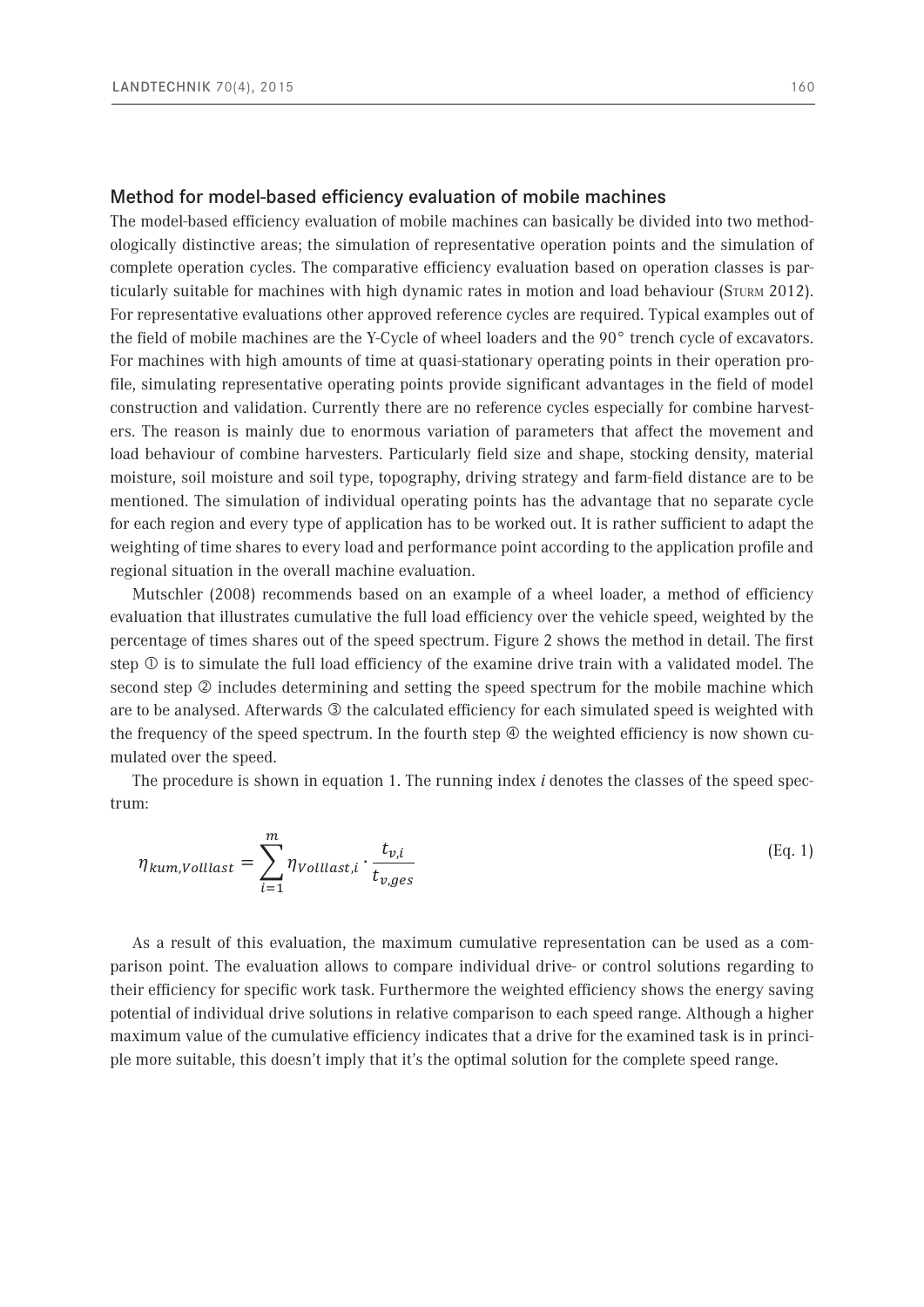

Figure 2: Method for efficiency evaluation by speed-dependent weighting of quasi-stationary full load points (according to MUTSCHLER 2008)  $W$ uschleid  $2000$ 

## Discussion of the method of evaluation for combine harvester traction drives

The advantages of the evaluation method are obvious according to Mutschler:

 The virtual machine test is used as a tool for efficiency rating. It allows innovative concepts, which don't exist as real drives, to be compared among reproducible conditions. Efficiency relevant work areas meaning areas with high percentage of time are given a special consideration by the weighting with the speed collective. In this way an analysis among equitable conditions is possible. • The simulation of quasi-stationary operating points for the efficiency evaluation offers versus the transient calculation significant time saving potential in the calculation and validation. On the one hand only steady states and no transitions are considered. On the other hand the transient simulation assumes an exact replica of the control algorithms and system dynamics. So an exact knowledge of the system is for a sufficient and accurate picture of the real system fundamental. Furthermore by setting up a matrix of operating points through a single quasi-stationary simulation of these points, a rating for different collectives weighted with their own times shares is possible. However a transient simulation only considers the sequence of load cycles with an additional expenditure, as discrete time signals and not just individual operating points are required. Because of the very long simulation times this type of efficiency evaluation can be well used for individual machines but not for a wide application across multiple machines.

The speed, as an easily measurable size, offers a wide application of the method. Although combine harvester traction trains are by the high proportion of quasi-stationary operating points in their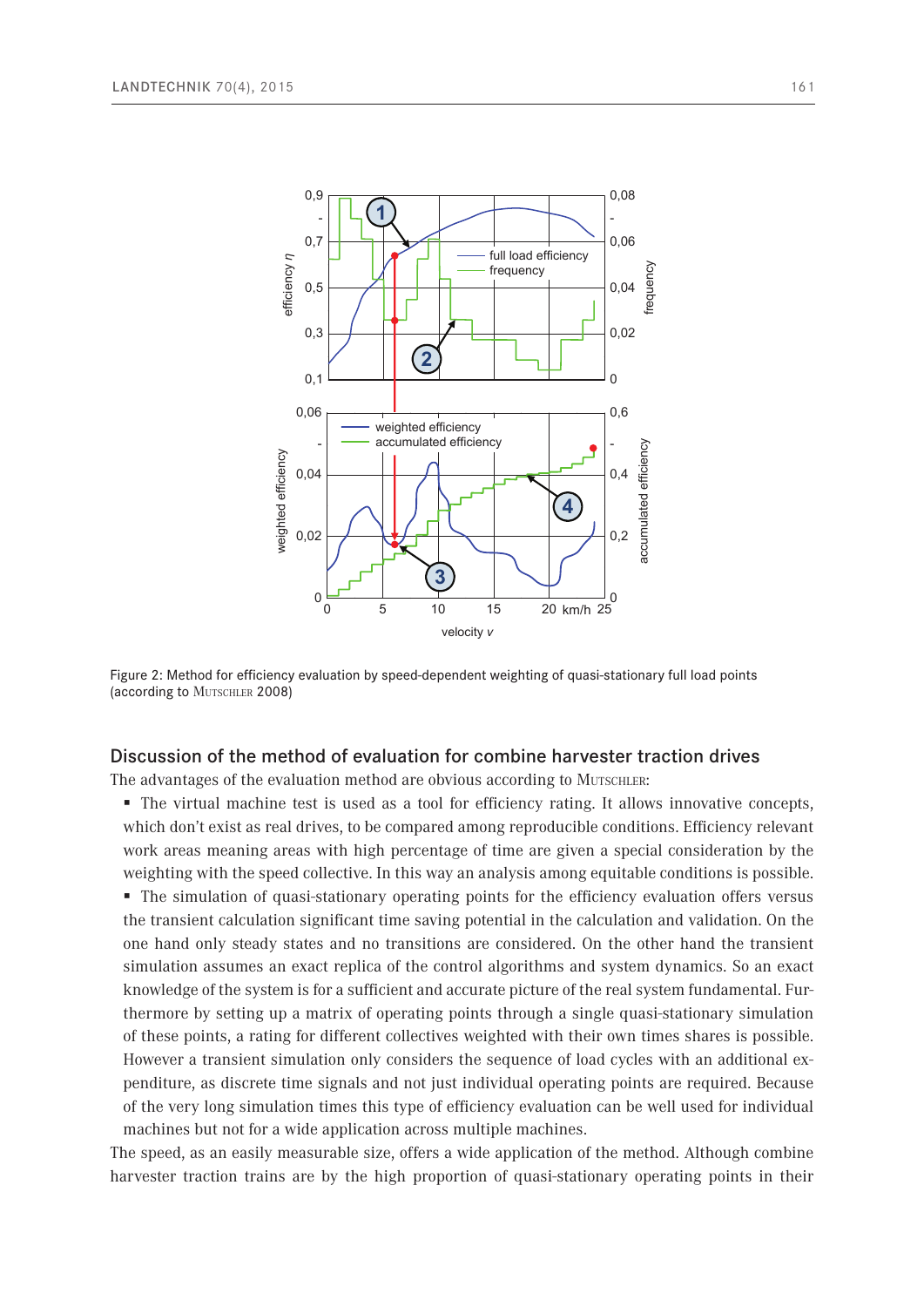application profile predestined for this kind of efficiency evaluation, they show unique characteristics among other mobile machines, which are not considered yet. Combine harvesters experience additional payloads of more than 40% to their usual weight. Also performance for difficult harvesting conditions must be maintained. So harvester traction drives are designed for worst-case scenarios like a pitch drive with a full grain tank on soft ground. Therefore, the load spectra of harvester traction drives are characterized during normal conditions by high time shares in partial load operation. For a fair efficiency evaluation of usage, it's important to account not only the full load operations but especially the partial load operations. In addition to consider not only the speed-dependent evaluation of quasi-stationary full load points, as proposed by Mutschler (2008), but also to factor in the load-dependency of the efficiency, an extension of the evaluation method is necessary.

### Extension of evaluation method

In order to consider the partial load shares, a load-dependent level is added to the method of Mutschler. For each speed level out of the spectrum a typical load distribution is simulated. The load distribution can be both measured and taken out of virtual load collectives or in the easiest way represented as single load points. Within a speed level, the model-based calculated efficiencies of the individual load points are weighted with the times shares and added up over the load. Analogue to MUTSCHLER in the second step the cumulative efficiencies of each speed level are added up with every time shares of the speed collective over the speed. The addition of cumulative efficiency to the dimension of the load is expressed in equation 2:

$$
\eta_{kum} = \sum_{i=1}^{m} \left( \sum_{j=1}^{n} \eta_{Last,j} \cdot \frac{t_{Last,j}}{t_{Last,ges}} \right)_i \cdot \frac{t_{v,i}}{t_{v,ges}}
$$
(Eq. 2)

The extended method of evaluation is divided into the following steps:

- 1. Simulation of quasi-stationary operating points is used to calculate speed- and load-dependent efficiency of the traction train. These predefined quasi-stationary partial load points are approached and analysed in the model for also predefined levels of speed.
- 2. Determination and definition of load- and speed-spectra for the task to be analysed
- 3. a) Weighting of the calculated efficiencies with the time shares of the load collective and summing up within a level of speed
	- b) Weighting of the calculated sums of individual speed levels with the time shares of the speed collectives
- 4. Cumulative representation of load- and speed-weighted efficiencies

By summing up the weighted efficiencies of the load-/traction force and speed, efficiency relevant operating points are especially considered during the evaluation, because time shares from representative measured or virtually generated speed- and load spectra are factored in within the weighting. The advantage of this method compared to the evaluation based on the performance spectra of the wheel hub is that representative operating points composed out of speed and traction can be set up in the model. The simulation model briefly described in the following replaces the driver's pre-set speed with a PI-controller. The traction forces are either impressed directly or by a traction-slip model. One operating point in the performance spectrum represents theoretically a variety of possible operating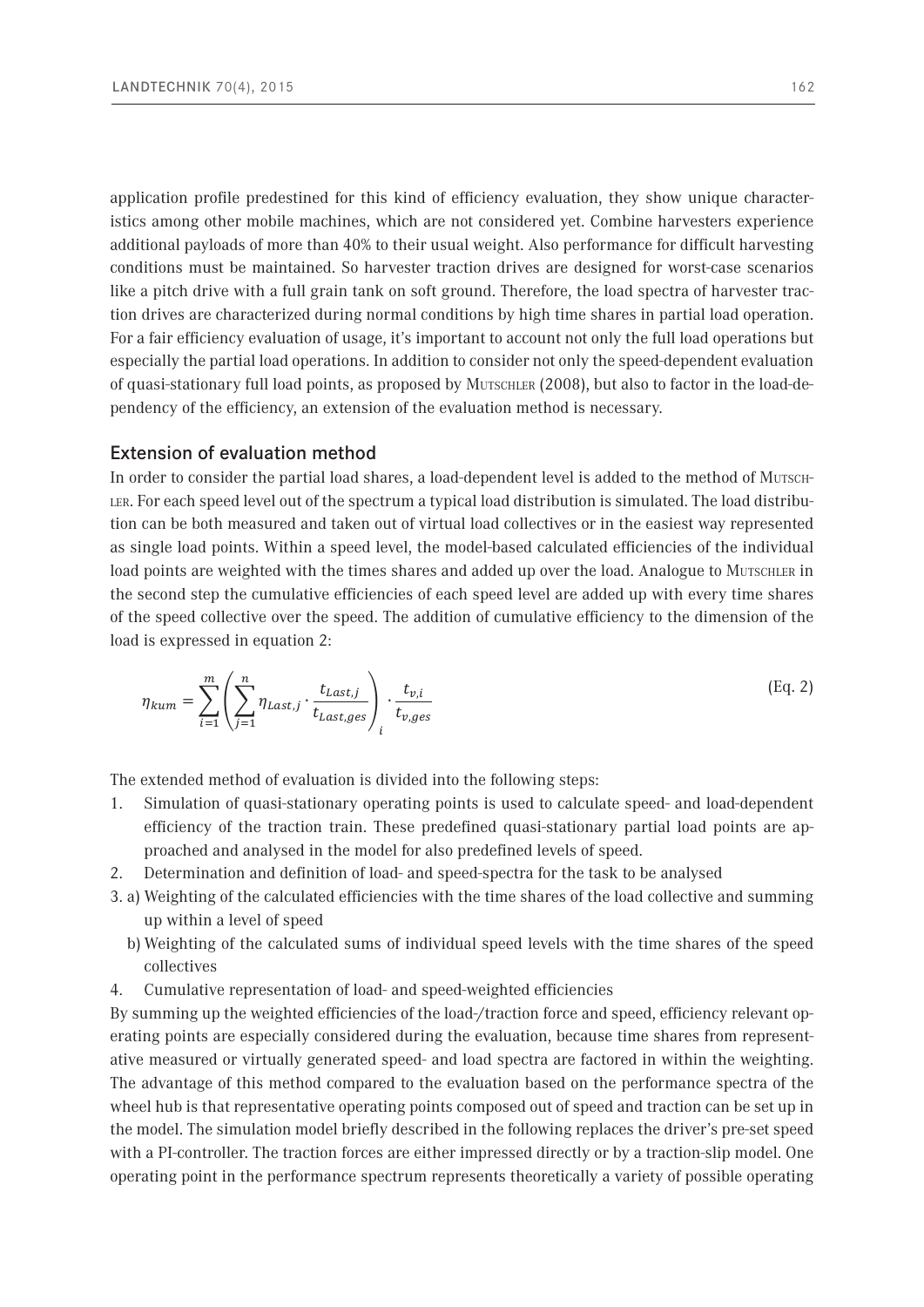points with different system settings which result from the multiplication of various traction forces and vehicle speeds. These points can't be represented with the existing model structure as defined operating points are required. For each operating point within the hydrostatic drive model there's a defined swivel angle, rotational speed and pressure.

#### Exemplary application of the extended model-based efficiency evaluation

The following compares two typical control solutions of hydrostatic drives for combine harvesters. The mechanical part of the traction drive and the hydraulic circuit remains unchanged in both classes. Therefore, only the impact of the changing control is evaluated on a comparable basis. The model's structure is realised with the simulation software AMESim by Siemens. The characteristic of the diesel engine transmits the retrieved performance through a pump-splitter gearbox to the hydraulic pump which connects with the hydraulic motor in a closed circuit. The hydrostatic models are equipped with validated efficiency characteristic diagrams. The losses of pressure in pipes and hoses are displayed with appropriate loss models. The hydraulic motor moves the wheel hubs via a mechanical two-range gearbox, a locking differential and a planetary gear drive. Through the chassis model, loads from the vehicle's longitudinal dynamics, the driving resistance and the traction-slip-behaviour can be simulated. Figure 3 shows the schematic structure of the validated model.



Figure 3: Schematic model of a combine harvester traction drive in AMESim

The simulation compares a pure follow-up adjustment of a primary adjustment with a pressuredependent secondary adjustment. By using the secondary adjustment, the hydraulic motor is operated at reduced displacement which increases to the maximum volume starting at the impressed pressure.

The weighting of efficiencies for the speed-spectrum of a working-drive is taken out of the dissertation of Fleczoreck. It is based on the evaluation of telematics data from a machine fleet at the wheat harvest (FLECZORECK 2013). A characteristic of the working-drive is the high proportion of time marked in the main working range between 4 and 8 km/h. For load requirements, traction forces in the plane are assumed with an empty, half full and fully loaded grain tank on soft soil. These are weighted equally. So the sum of efficiencies weighted by load shares represents in this simple approach the average efficiency of these three load points. Figure 4 compares the efficiencies of the pure follow-up adjustment, weighted with the times shares of the load distribution, with the primary adjustment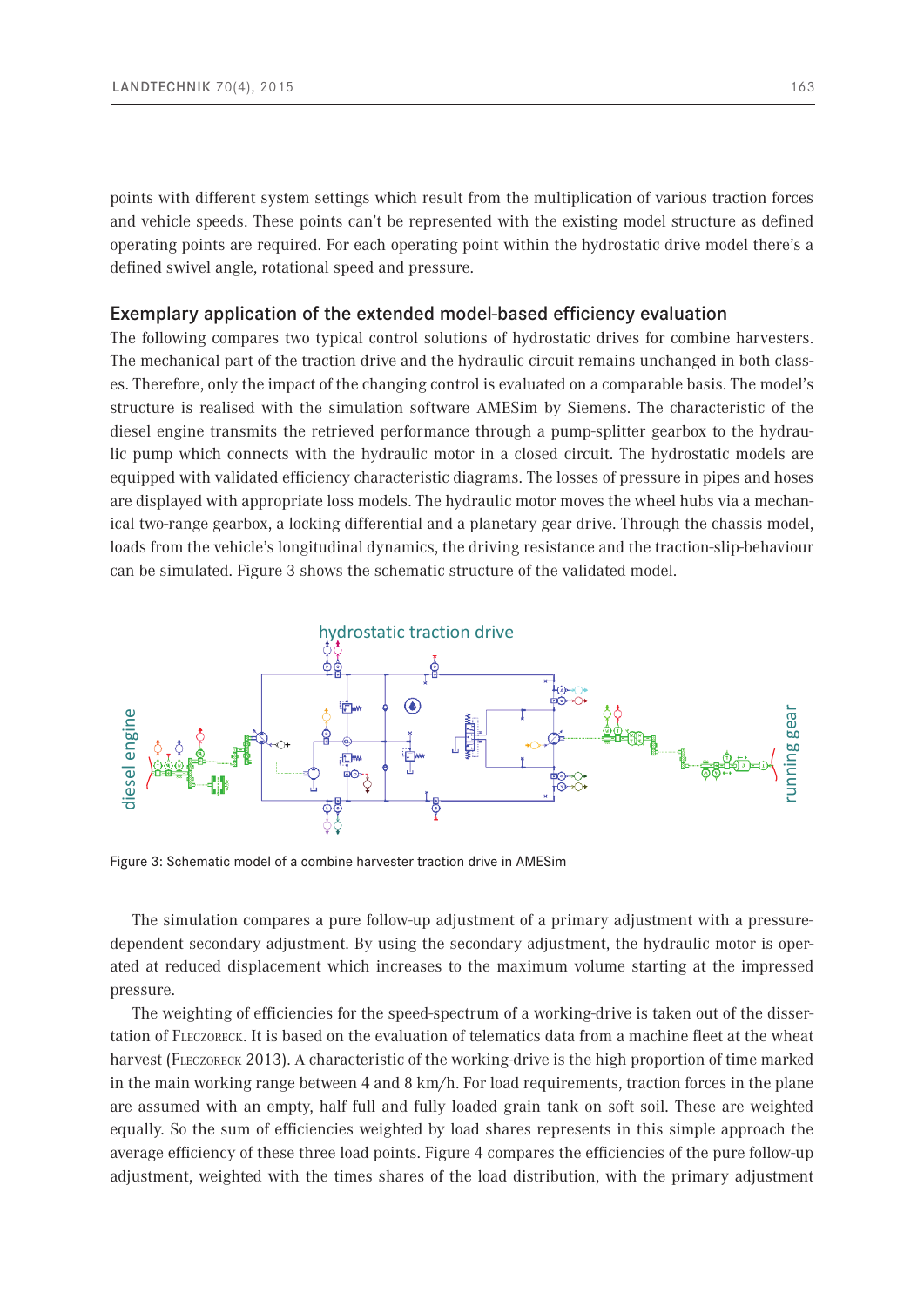

Figure 4: Comparison between two control solutions for hydrostatic traction drives of combine harvesters with a speed-collective for an operating drive (according to Fleczoreck 2013)

including the pressure-dependent secondary adjustment. Within a low speed range between 1 and  $\overline{a}$ 4.5 km/h the pure follow-up adjustment shows clear efficiency advantages, since the hydraulic pump 4.5 Km/h the pute follow-up adjustment shows clear emclency advantages, since the hydraunc pump<br>runs, due to the larger displacement of the hydraulic motor, at every point of speed on a larger swing angle. At 4.5 km/h, it's the more weighted main work area of the combine, the efficiencies of the primary adjustment with the pressure-dependent secondary adjustment is much better due to the smaller displacement of the hydraulic motor and the associated higher level of medium pressure. Figure 5 shows the calculated and averaged efficiencies over the class width of speed collectives weighted with the percentage of time. The weighted efficiency is shown cumulated over the speed.



Figure 5: Weighted and accumulated efficiency for pressure-dependent secondary adjustment and the pure follow-up adjustment for a simulated operating drive of a combine harvester

In the terms of an energetic view and as a result of the model-based efficiency evaluation for the present dimension and rated subtasks of combine harvester a recommendation for the primary adjustment with pressure-dependent secondary adjustment can be pronounced. Within a direct comparison the cumulative efficiency of these control solution is 4.5 % higher.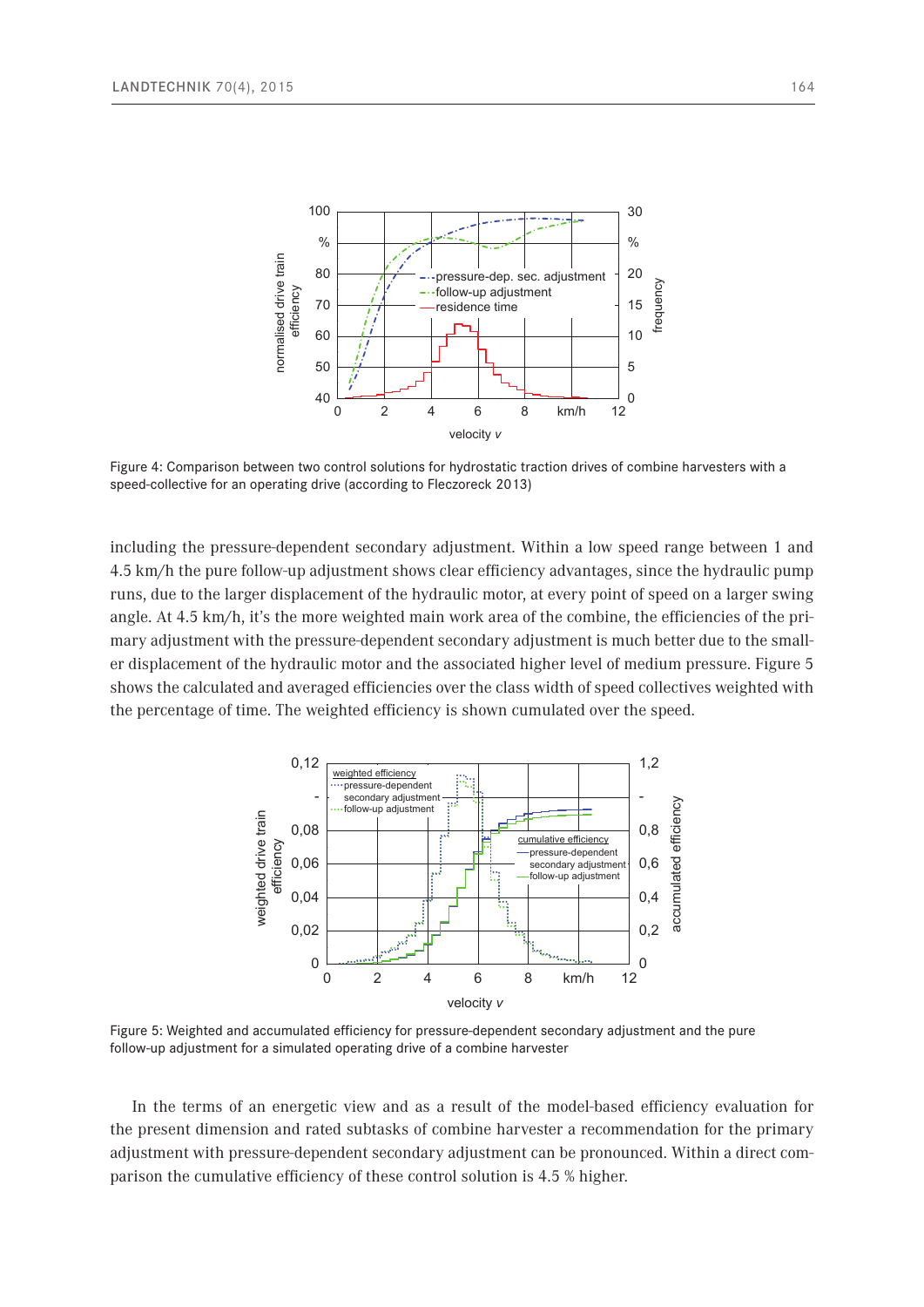## Conclusion

The model-based efficiency evaluation has proved to be a powerful tool for reproducible comparisons between traction drive systems. Efficiency related advantages and disadvantages of individual solutions can be determined under representative conditions. By extending the method of evaluation with the load shares, combine harvester traction drives can be dimensioned better for their operating demands. Virtual drive- and field tests enable the identification of efficiency potentials already during the development process. In the future, innovative traction drive concepts and control solutions are evaluated and optimized with this extended evaluation method at the Institute of Agricultural Engineering at the University of Hohenheim.

#### References

- Anderl, T.; Vogl, K.-H.; Schmid, F.; Kliffken, M. (2013): Hydrostatische Fahrantriebe Status und Perspektiven. In: 15. Antriebstechnisches Kolloquium, 19.–20.3.2013, Aachen, S. 255–276
- Europäische Kommission (2015): Europa-2020-Ziele Die fünf EU-Kernziele für das Jahr 2020. [http://ec.europa.eu/](http://ec.europa.eu/europe2020/europe-2020-in-a-nutshell/targets/index_de.htm) [europe2020/europe-2020-in-a-nutshell/targets/index\\_de.htm,](http://ec.europa.eu/europe2020/europe-2020-in-a-nutshell/targets/index_de.htm) Zugriff am 7.3.2015
- Böttinger, S. (2008): Entwicklung der Energieeffizienz bei Landmaschinen. In: Energieeffiziente Landwirtschaft KTBL-Vortragstagung 8.–9.4.2008 Fulda, KTBL-Schrift 463, Darmstadt, S. 31–41
- Fleczoreck, T.; Harms, H.-H.; Lang, T. (2011): Voraussetzungen zur Effizienzbewertung von Antrieben mobiler Maschinen. Landtechnik 66(6), S. 426–429, doi: http://dx.doi.org/10.15150/lt.2011.435
- Fleczoreck, T. (2013): Effizienzbewertung von Antrieben mobiler Arbeitsmaschinen am Beispiel eines Mähdreschers. Forschungsberichte aus dem Institut für mobile Maschinen und Nutzfahrzeuge, Dissertation, Technische Universität Braunschweig, Aachen, Shaker Verlag
- Gallmeier, M. (2009): Vergleichende Untersuchungen an hydraulischen und elektrischen Baugruppenantrieben für landwirtschaftliche Arbeitsmaschinen. Forschungsbericht Agrartechnik 479, Dissertation, Technische Universität München, <http://nbn-resolving.de/urn/resolver.pl?urn:nbn:de:bvb:91-diss-20081219-680447-1-9>
- Götz, M.; Himmelsbach R.; Grad, K. (2013): Elektrifizierung bei Landmaschinen Konzepte und praktische Erfahrungen. In: Antriebstechnisches Kolloquium, 19.–20.3.2013 Aachen, Apprimus Verlag, S. 277–292
- Häberle, S.; Speer, J. (2014): Einsatzprofile bei Mähdreschern. DLG Test Landwirtschaft, DLG Verlag GmbH, Frankfurt, Ausgabe Mai 2014, S. 8–11
- Karner, J. (2011): Elektrische Antriebe in Landmaschinen. Landwirt 2011(24), S. 53–55
- KTBL (2012): Betriebsplanung Landwirtschaft 2012/2013. Darmstadt, Kuratorium für Technik und Bauwesen in der Landwirtschaft e.V.
- Müller, C.; Häberle, S.; Böttinger, S. (2013a): Lastkollektive von Mähdrescherantrieben für spezifische Teilaufgaben beim Mähdrusch. VDI-MEG Kolloquium Mähdrescher, 12.–13.9.2013, Hohenheim. In: VDI-MEG-Kolloquium Landtechnik, Heft 40, S. 33–40
- Müller, C.; Böttinger, S.; Anderl, T. (2013b): Process-dependent load and power spectra of combine harvester drives. In: Tagung Land.Technik AgEng, 8.-9.11.2013 Hannover, VDI-MEG, VDI-Berichte Nr. 2193, Düsseldorf, VDI Verlag, S. 169–174
- Mutschler, S. (2008): Bewertung und Optimierung von Getriebekonzepten für mobile Arbeitsmaschinen. Forschungsberichte aus dem Institut für mobile Maschinen und Nutzfahrzeuge. Dissertation, Technische Universität Braunschweig, Aachen, Shaker Verlag
- Sturm, C.; Geimer, M.; Cochoy, O.; Tischler, K.; Heemskerk, E. (2012): Methodik zur Bewertung der Energieeffizienz hydraulischer Antriebssysteme für mobile Arbeitsmaschinen. 5. Fachtagung Baumaschinentechnik 2010, Technische Universität Dresden, 20.–21.9.2012, Dresden, In: Schriftenreihe der Forschungsvereinigung Bau- und Baustoffmaschinen e.V. FVB, Heft Nr. 44, S. 363–380